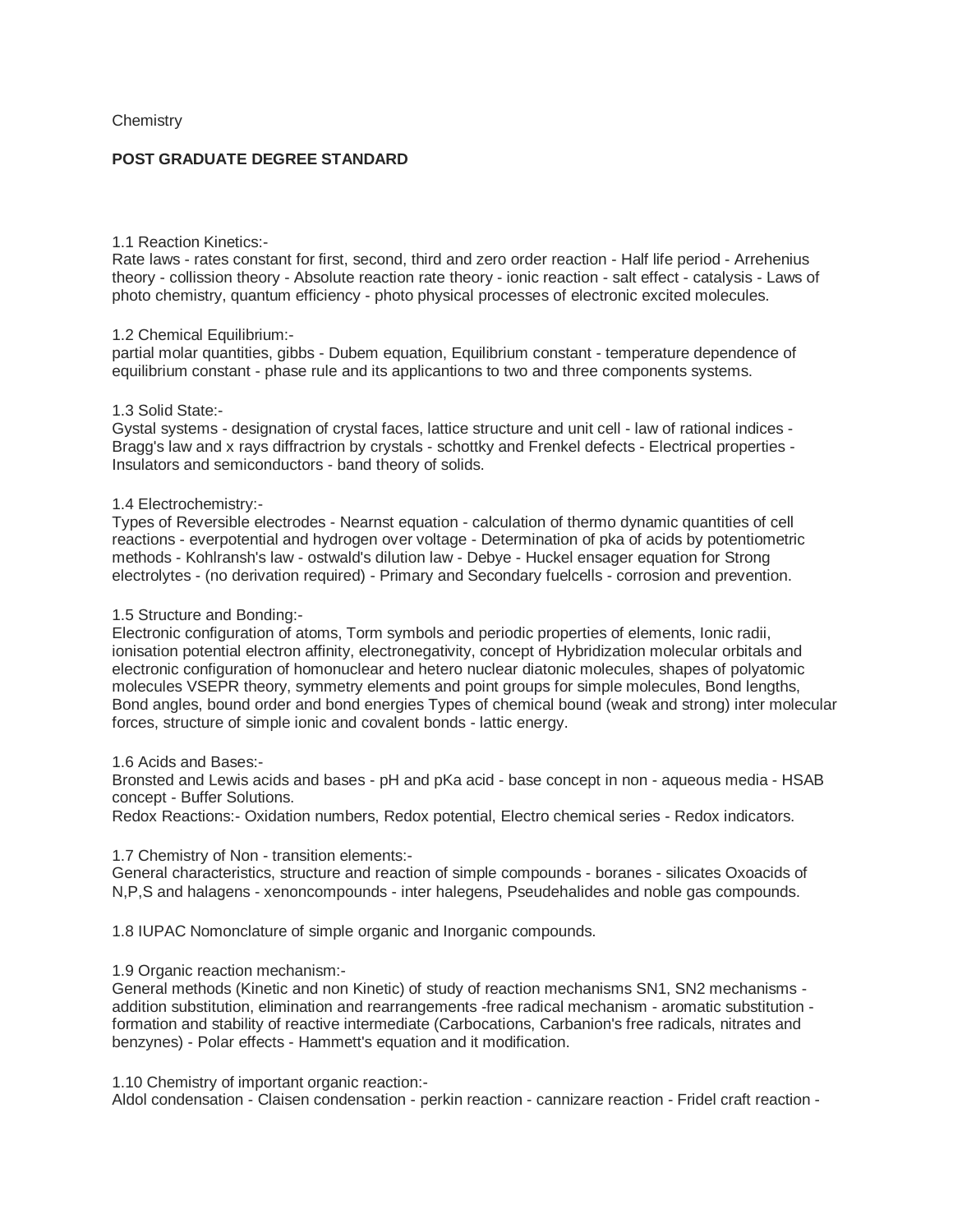Favorski reaction - Strok enamine reaction - Michnel addition - Baeyer - villager reaction - Chichibabin reaction pericyclic reactions - classification and examples woodward and Hoffmann rules - use of Os O4, NBS, diborane, NaBH4, LiA1H4 in organic Synthosis.

# PAPER - II

2.1 Quantum Chemistry:- Planck's quantum theory wave - particle duality, uncertainty principle, operators and commutation relations, postulates of quantum mechanics, schrodinger wave equation, particlein one dimensional box and three dimensional box - harmonic oscillator, rigid retator and hydrogen atom, angular momentum, spin - orbit coupling.

2.2 Classical thermodynamics and elements of statistical thermo dynamics:-First law of thermodynamics: heat capacity - isothermal adiabatic processes - Thermo chemical laws - Kirchoff's equation second law of thermodynamics, entropy, in reversible and irreversible processes - Gibb's free energy and Helmholtz free energy - Third law of thermodynamics, calculation of entropy, exception to third law - Mathematical and thermo dynamic Probability - Thermodynamic variables interms of partition functions, various types of partition functions, vibrational and electronic parition functions for atomic and molecular gases - sackur - Tetrdo equation - free energy and euthalphy funciton.

2.3 Spectroscopy:-Rotational spectra of diatomic molecules - Isotopic substitution and rotational constants - vibrations spectra of linear symmetric, linear asymmetric and bent tri atomic molecules electronic spectra - selection rules - nuclear magnetic resonance - chemical shifts - spin - spin coupling election spin resonance and hyperfine splitting theoretical principles of mass spectroscopy.

2.4 application's of UV, IR, NMR, ESR and mass spectroscopy for structural elucidation of organic compounds, inorganic complexes and free radicals.

2.5 Chemistry of Co-ordination Compounds:-structural aspects, isomorism - octahedral and tetrahedral, crystal - splitting of d. orbitals - CFSE - magnetism and colour of transition metal ions - charge transfer spectra - crystal field theory and ligand field theory - complexes of II accepter ligands - stereo chemistry of inorganic co-ordination compounds.

2.6 Chemistry of lathanidos and actinides:-Electronic configuration - Separation techniques -exidation states magnetic and spectroscopic properties - use of lanthanide compounds as shift reagents.

2.7 Organemetallic compounds and bio inorganic chemistry:-Metal carbonyls, Metal nitrosyls, metal alkyl, alkenes and arene compounds - organic metallic compounds in catalysis - Chemistry of porphyrins chlorophyll hemoglobin, myoglobin, ferrodexin, rubredoxin, and cytochromes.

2.8 Stereochemistry:-Elements of symmetry - optical and goemetric isomerism E. Z and R.S notation's - Conformational analysis simple cyclic and acyclic systems - Effects of conformation on reactivity in acyclic compounds and cyclohexanes.

2.9 Carbohydrates:- Classification - configuration and general reactions of monosacharides - Chemistry of glucose, fructose, Surcose and Maltose, Important compounds in chemistry - Dyes - aze, triphenylmethane, and phthalein groups - indigo - alizarin vitamins, hormones - antibiotics - proteins. Polymers: Preperation and uses of polythylene, poly butylene PVC, Nylon - Ziegler - Natta catalysts - Inorganic Polymers such as silicones, Borazines and phosphonitrilic compounds

2.10 Instrumental methods of analysis:-Absorption, partition chromato graphy - Gas chromatography - HPLC - Solvent extraction and ion exchange methods - atomic absorption spectroscopy - Eletroanalytical